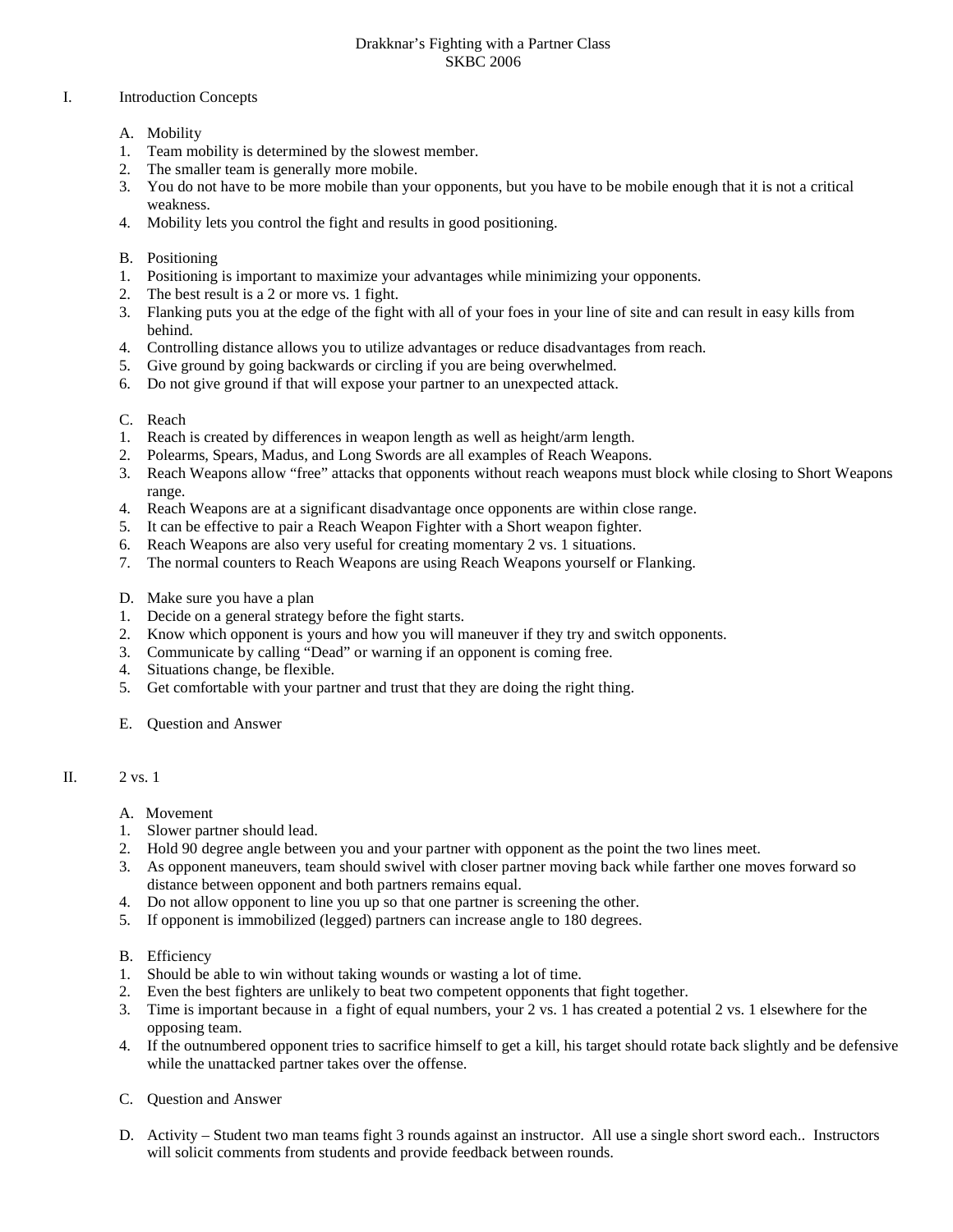- A. Positioning
- 1. Screen one opponent with another, creating a "crossing the T" situation.
- 2. Leg and leave one opponent to gain 2 vs. 1 on the other.
- 3. Flank so that opponents are back to back allowing you to strike past your man and hit your partner's.
- 4. Lure your opponent out of position by retreating and getting him to pursue into your partners threat range.
- 5. The opposite of this is to aggressively push your opponent so he gives ground and leaves his partner vulnerable to attacks from both you and your partner.
- B. Momentary 2 vs. 1's
- 1. Easiest way is to use Reach Weapon to strike opponent that your partner is fighting because the longer reach lets you threaten 2 or more opponents at once without a major reduction in defensive capability.
- 2. You can also strike your partner's opponent with a Short Weapon, but since you must be closer, this significantly reduces your defense against all opponents.
- 3. Bait an opponent into striking at an apparently vulnerable elbow, shoulder or leg which will opening up his defense to your partner.
- 4. Sometimes, you do not even need to throw a blow, just by threatening an attack, you can divide an opponents attention and make him vulnerable.
- 5. Aggressively attack your partner's opponent even though your man will probably kill you can be acceptable if it trades the death of a weaker fighter for a more skilled opponent.
- 6. These tactics are the bread and butter of effectiveness in packed ditch fields.
- C. Question and Answer
- D. Activity Student two man teams fight a Hold the Field style match where the winning team is the one that got a kill from a 2 vs. 1 situation while both teams still had both members alive. If neither team got a valid kill, then the new team stays to fight the next opponent. Instructors will solicit comments from students and provide feedback between rounds.

## III. 2 vs. 2

- A. General
- 1. Even Strength
- 2. Traditional Tourney event in many kingdoms.
- 3. In a straight up fight better fighters are generally going to win.
- 4. Mobility and positioning must be used to create advantages.
- 5. Since they are at even strength, momentary 2 vs. 1's are ideal.
- 6. Creating inequitable matchups like a shield going against a pole or a pole vs. florentine are important.
- B. Attached at the Hip
- 1. Team stays together and attempts to cover each other.
- 2. Generally reactive.
- 3. Most common tactic for teams with Pole's because partner with Short Weapons can slow charges on the Pole, allowing additional "free shots" from range.
- 4. Tries to create momentary 2 vs. 1's with reach or by ignoring their own opponent to take a shot at their partners.
- 5. Vulnerable to Splitting.
- 6. Common reaction to Splitting opponents is to roll both partners to one flank and try to get a quick kill before getting backstabbed.
- C. Splitting
- 1. Team splits and each member flanks wide in "pincher" like movement.
- 2. Creates two 1 vs. 1 fights.
- 3. The Splitting team tries to create inequitable machups by controlling positioning
- 4. This most likely is the best tactic vs. teams with Reach Weapons if your team only has Short weapons.
- 5. This can also be very effective if your side holds an advantage in fighting skill.
- 6. If one opponent is defeated, an immediate 2 vs. 1 with potential backshots is created.
- 7. Vulnerable to 2 vs. 1 fights while moving apart to flank if opponents react quickly enough.